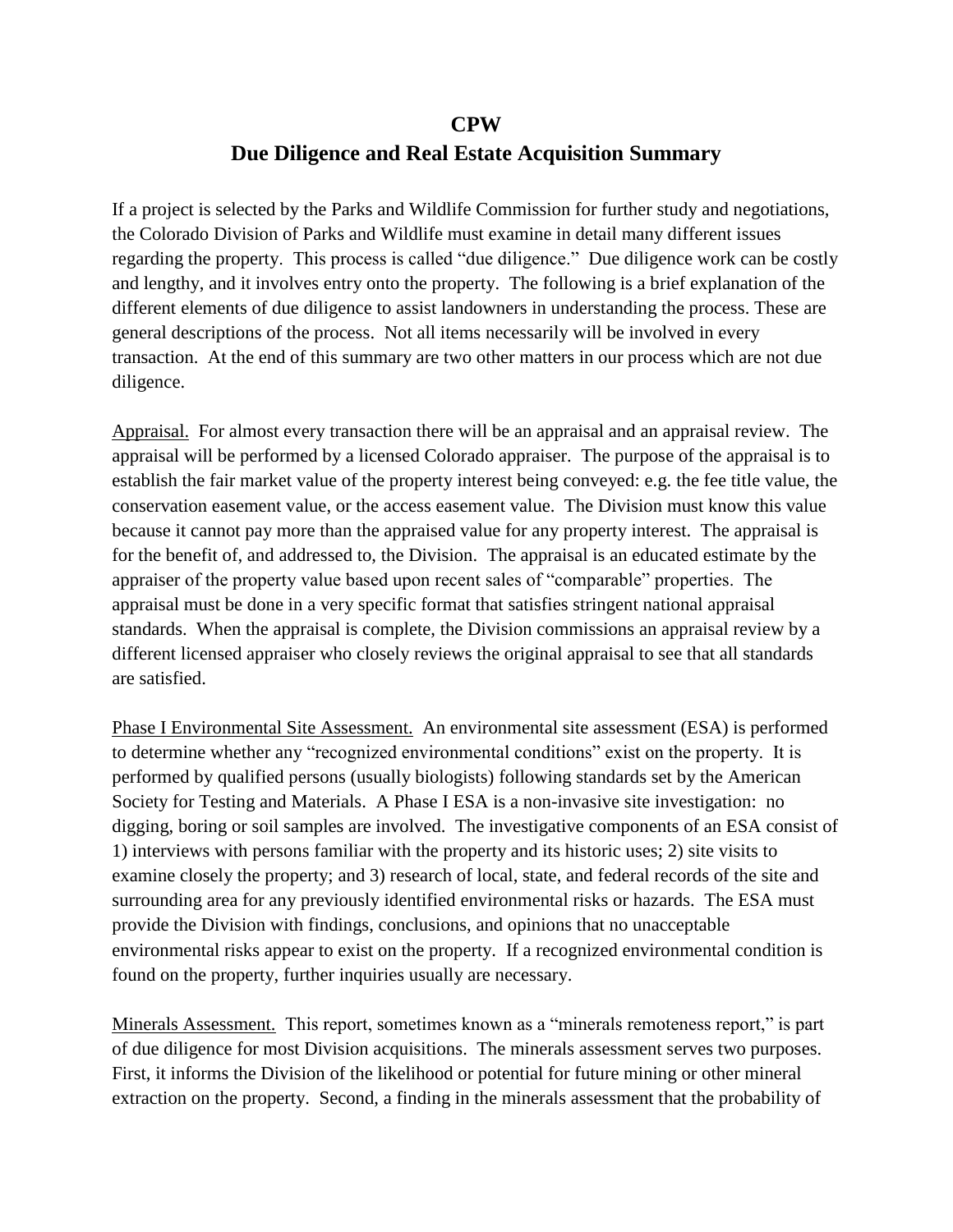surface mining on the property is "so remote as to be negligible" may be necessary if the landowner seeks to declare a donation for tax purposes under the federal tax code. Minerals assessments are performed by qualified geologists who inspect various maps, lists, databases, and other published and on-line materials and who may visit the property and conduct interviews. The minerals assessment describes the geology of the property and property nearby and then reports specifically on the potential for extraction of minerals.

Baseline Documentation Report. A baseline report is required only if the Division is acquiring a conservation easement. The format of the report is less formal than an ESA and its purpose is simple: what is the present condition of the property? How many buildings are there and what are their uses? Where are the roads and are they paved? Where are there fences and of what type? Where are there cultivated fields or pastures? Are the cultivated fields irrigated and in what manner? Is there livestock on the property and in what numbers? This report establishes the "baseline." In addition to a written report on these matters, the baseline includes numerous photographs taken from locations identified on an accompanying map. The baseline report is used in the future to determine whether the property is being maintained in a manner which complies with the terms of the easement. The baseline report is signed by both the landowner and Division at the time the easement is granted indicating that both parties agree with the conditions described in the baseline.

Title Examination and Title Insurance Policy. In almost every case, a title examination will be performed and a title policy (generally paid for by the landowner) will be required in order to insure the Division's real estate interest. The Division needs to verify the ownership of the property and to learn about the title status of the property (e.g. easements, mineral leases). The title research reveals whether the property is subject to deeds of trust or other liens which must be dealt with by the property owner prior to closing.

Surveys. Occasionally, survey work is required prior to closing. Surveys usually occur only if there is a concern about a property boundary, or if it is necessary to define portions of a property that are not to be included in the transaction.

Other Matters – Approval Process. While not part of due diligence, landowners should know something about the real estate process within the Division. Most project proposals must be approved, in one form or another, by at least three different entities. All property acquisitions must be approved in advance by the Parks and Wildlife Commission. The Capital Development Committee of the Colorado Legislature must independently review most acquisitions and forward its recommendation to the Commission. Finally, all contracts (such as real estate purchase and sale agreements) must be reviewed and approved by the Department of Natural Resources Controller or by the Office of the State Controller.